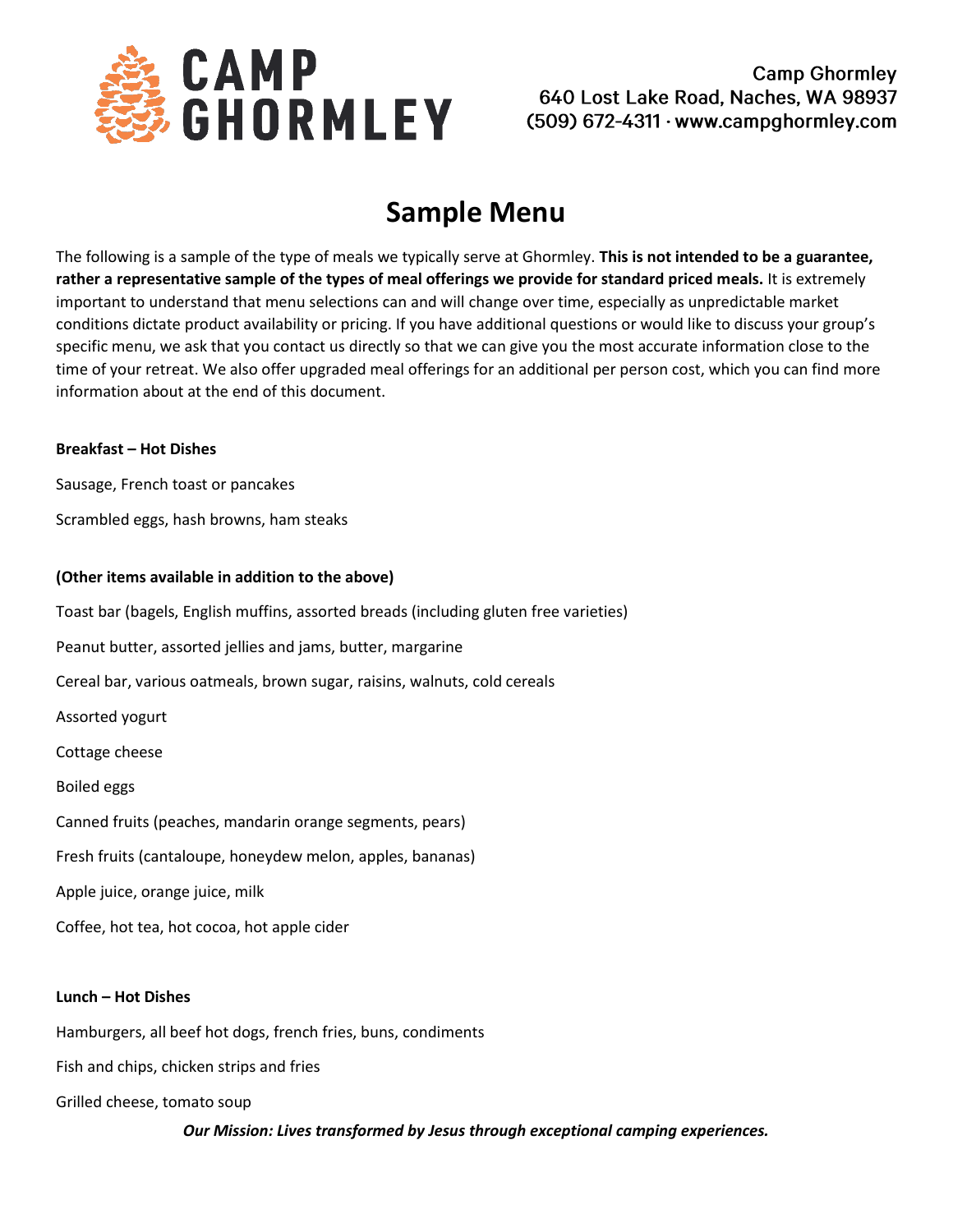

#### Taco bar

Hearty homemade soups, salad bar, rolls

Deli sandwiches (meat, cheeses, hoagie rolls, condiments)

# **(Other items available in addition to the above)**

Toast bar (bagels, English muffins, assorted breads (including gluten free varieties) Peanut butter, assorted jellies and jams, butter, margarine Fresh salad bar (mixed greens, cherry tomatoes, chopped cucumbers, slivered red onions, sliced mushrooms, croutons, shredded cheese, pepperoncini, cherry peppers) assorted salad dressings Potato salad, macaroni salad Canned fruits (peaches, mandarin orange segments, pears) Fresh fruits (cantaloupe, honeydew melon, apples, bananas) Coffee, hot tea, hot cocoa and apple cider Assorted flavors of all organic tractor beverages (sweet tea, lemonade, blackberry, mandarin cardamom, limeade)

# **Dinner – Hot Dishes**

Beef stroganoff, egg noodles, fresh steamed vegetables (broccoli, carrots, corn, mixed veggies) Chicken enchiladas, Mexican rice, black or refried beans Oven roasted herbed chicken, garlic mashed Yukon potatoes, steamed vegetables Chicken alfredo, angel hair pasta, bread sticks, steamed vegetables Spaghetti with camp made meat marinara, bread sticks or garlic bread, steamed vegetables Beef stir fry, fried rice, pot stickers Pork schnitzel, mushroom gravy, garlic mashed potatoes, steamed vegetables

# **(Other items available in addition to the above)**

Toast bar (bagels, English muffins, assorted breads (including gluten free varieties) Peanut butter, assorted jellies and jams, butter, margarine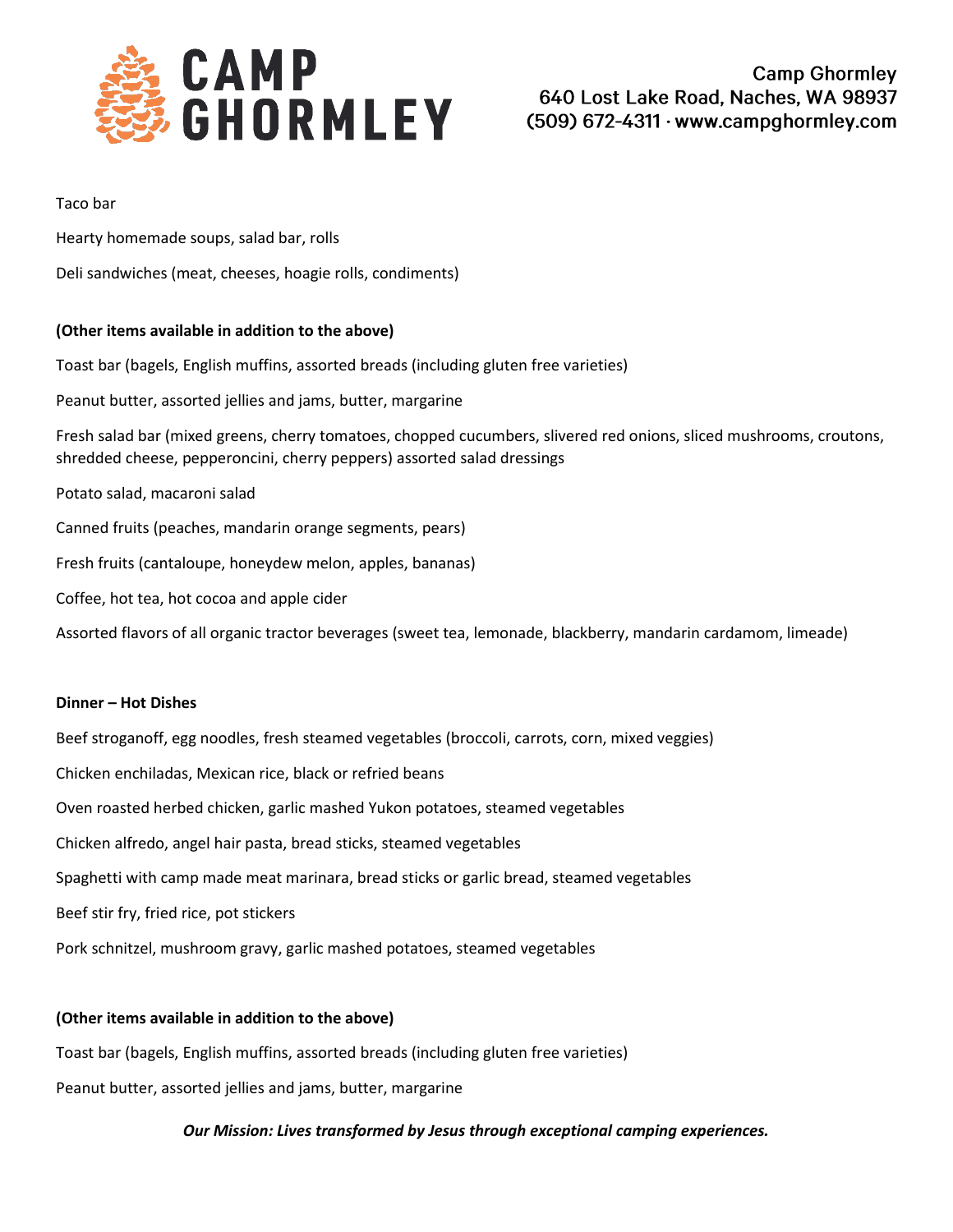

Fresh salad bar (mixed greens, cherry tomatoes, chopped cucumbers, slivered red onions, sliced mushrooms, croutons, shredded cheese, pepperoncini, cherry peppers) assorted salad dressings canned fruits (peaches, mandarin orange segments, pears)

Fresh fruits (cantaloupe, honeydew melon, apples, bananas)

Desserts (spice cake with camp made assorted frostings, lemon cake, chocolate decadence cake, fresh baked cookies, assorted puddings, ice cream)

Coffee, hot tea, hot cocoa and apple cider

Assorted flavors of all organic tractor beverages (sweet tea, lemonade, blackberry, mandarin cardamom, limeade)

#### **Continental Breakfast**

- Assorted packaged pastries Fresh baked maple and chocolate bars
- Fresh camp made fruit turnovers
- Canned fruits (peaches, mandarin orange segments, pears)
- Fresh fruits (cantaloupe, honeydew melon, apples, bananas)
- Toast bar (bagels, English muffins, assorted breads (including gluten free varieties)
- Peanut butter, assorted jellies and jams, butter, margarine
- Cereal bar, various oatmeals, brown sugar, raisins, walnuts, cold cereals
- Assorted yogurt
- Cottage cheese
- Boiled eggs
- Apple juice, orange juice, milk, chocolate milk
- Coffee, hot tea, hot cocoa and apple cider
- **Brunch -** also includes all items from Continental Breakfast
- Vegetable egg scramble
- Kielbasa, sautéed onion and mushrooms
- Sweet and sour or bbq meatballs